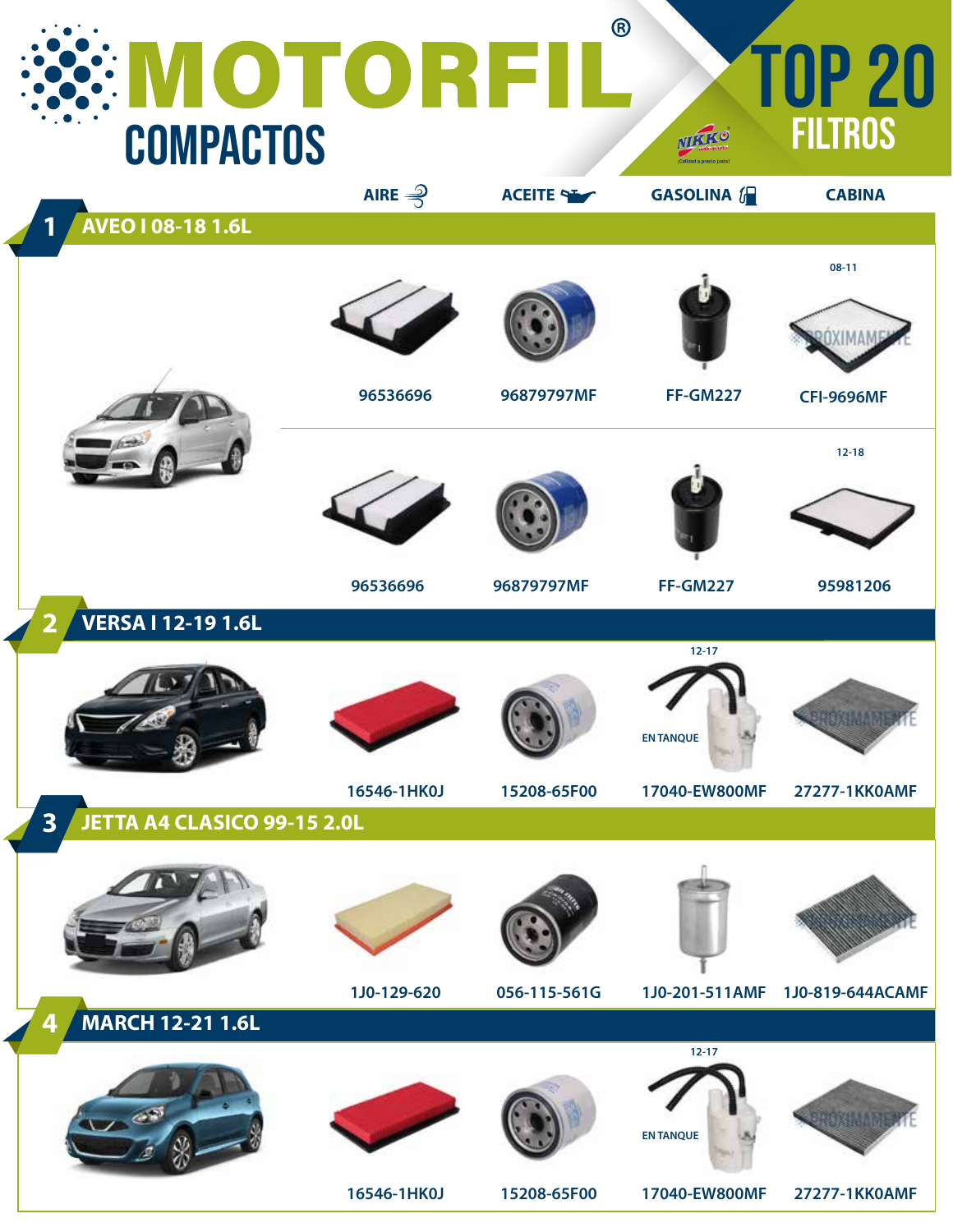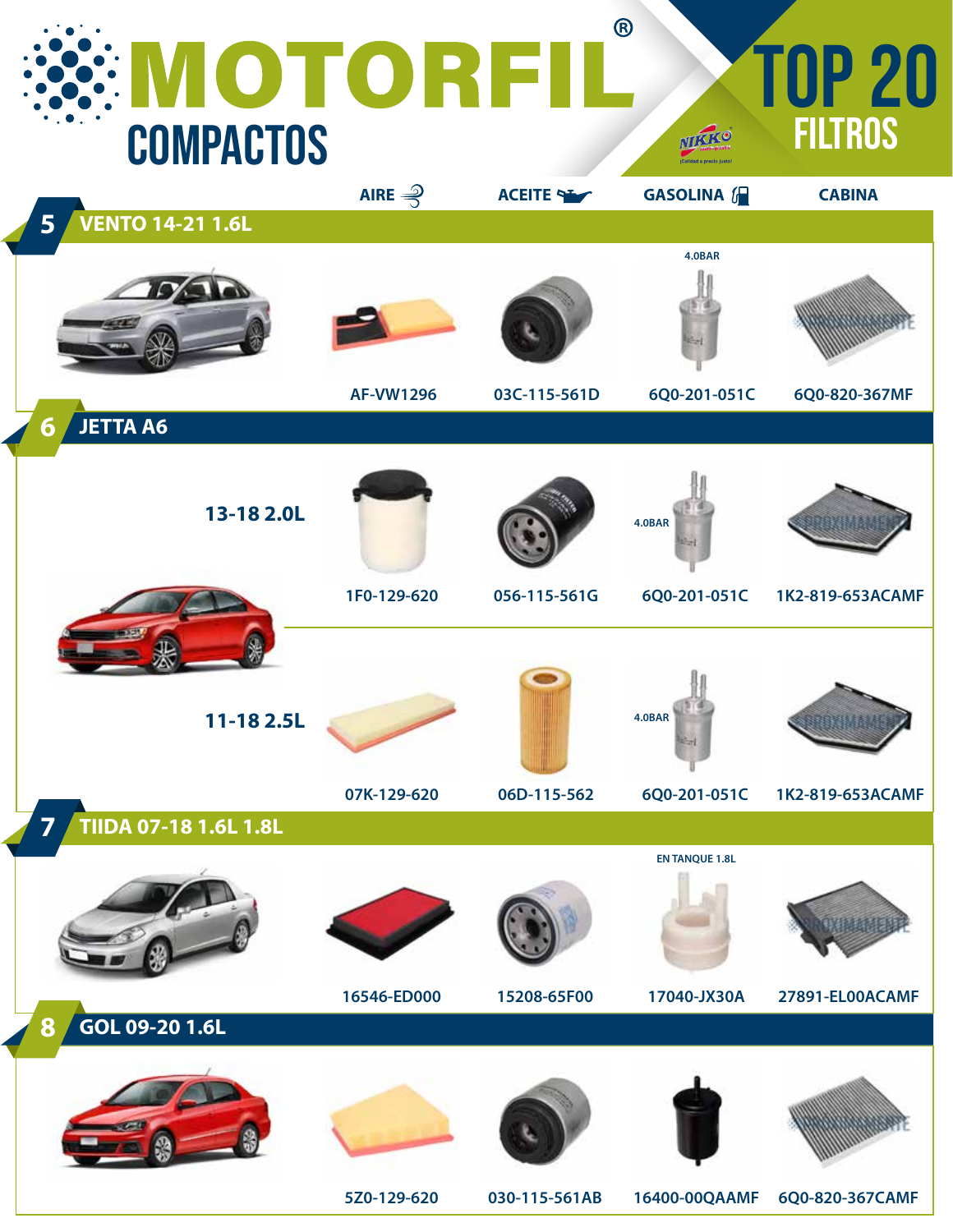## $\circledR$ TOP 20 MOTORFI **FILTROS COMPACTOS** NIKKO **AIRE**  $\Rightarrow$  **ACEITE GASOLINA CABINA 9 SPARK CABINA 13-15 16-17 I 11-17 1.2L DROXIMAMEN 96827723 25181616 CFI-9538MF CFI-1327MF \*NR II 16-21 1.4L AF-GM9523 OF-GM10590 CFI-1327MF 10 SENTRA B17 13-19 1.8L \*NR 16546-JG30A 15208-65F00 27891-3SG0AMF 11 BEAT 18-21 1.2L \*NR** PROXIMAME **96827723 25181616 CFI-9538MF 12 SONIC 12-17 1.6L**  multi **96950990 93185674 FF-GM227 CFI-1327MF**

**\*NO REQUIERE**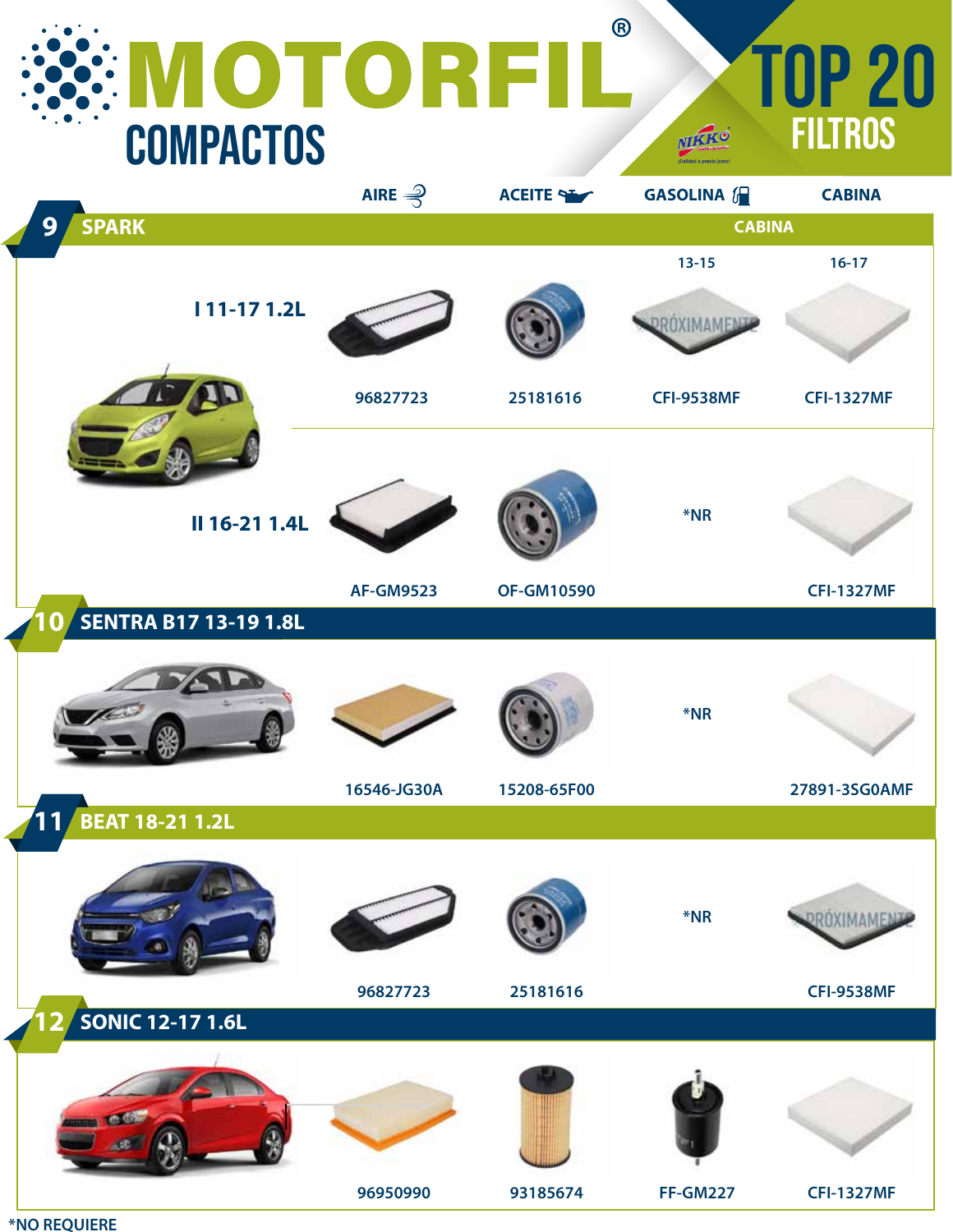|                           |                    |                       | $\circledR$                |                     |
|---------------------------|--------------------|-----------------------|----------------------------|---------------------|
|                           | <b>IOTORFIL</b>    |                       |                            | <b>TOP 20</b>       |
| <b>COMPACTOS</b>          |                    |                       |                            | <b>FILTROS</b>      |
| <b>AVEO II 18-22 1.5L</b> | AIRE $\Rightarrow$ | <b>ACEITE SECTION</b> | <b>GASOLINA</b> <i>[</i> ] | <b>CABINA</b>       |
| 13,                       |                    |                       |                            |                     |
|                           |                    |                       |                            | <b>BREX MAM</b>     |
|                           | 90799322           | 25181616              | 90872178                   | 26208524CAMF        |
| <b>MAZDA3</b>             |                    |                       |                            |                     |
| III 14-18 2.0L 2.5L       |                    |                       | *NR                        |                     |
|                           | PE07-13-3A0A       | 15208-65F00           |                            | <b>CFI-2410MF</b>   |
|                           |                    | 3 IV 19-21 2.5L       |                            |                     |
| IV 19-21 2.5L             |                    |                       | *NR                        | <b>EN DESARROLO</b> |
|                           | <b>F-91A33MF</b>   | 15208-65F00           |                            |                     |
| 15 <b>IBIZA IV 18-21</b>  |                    |                       |                            |                     |
| 1.0L                      |                    |                       | *NR                        |                     |
|                           | 04C-129-620AMF     | <b>GP-58MF</b>        |                            | 6Q0-820-367MF       |
|                           |                    |                       |                            |                     |
| <b>1.6L</b>               |                    |                       | *NR                        |                     |
|                           | 04E-129-620AMF     | <b>GP-58MF</b>        |                            | 6Q0-820-367MF       |